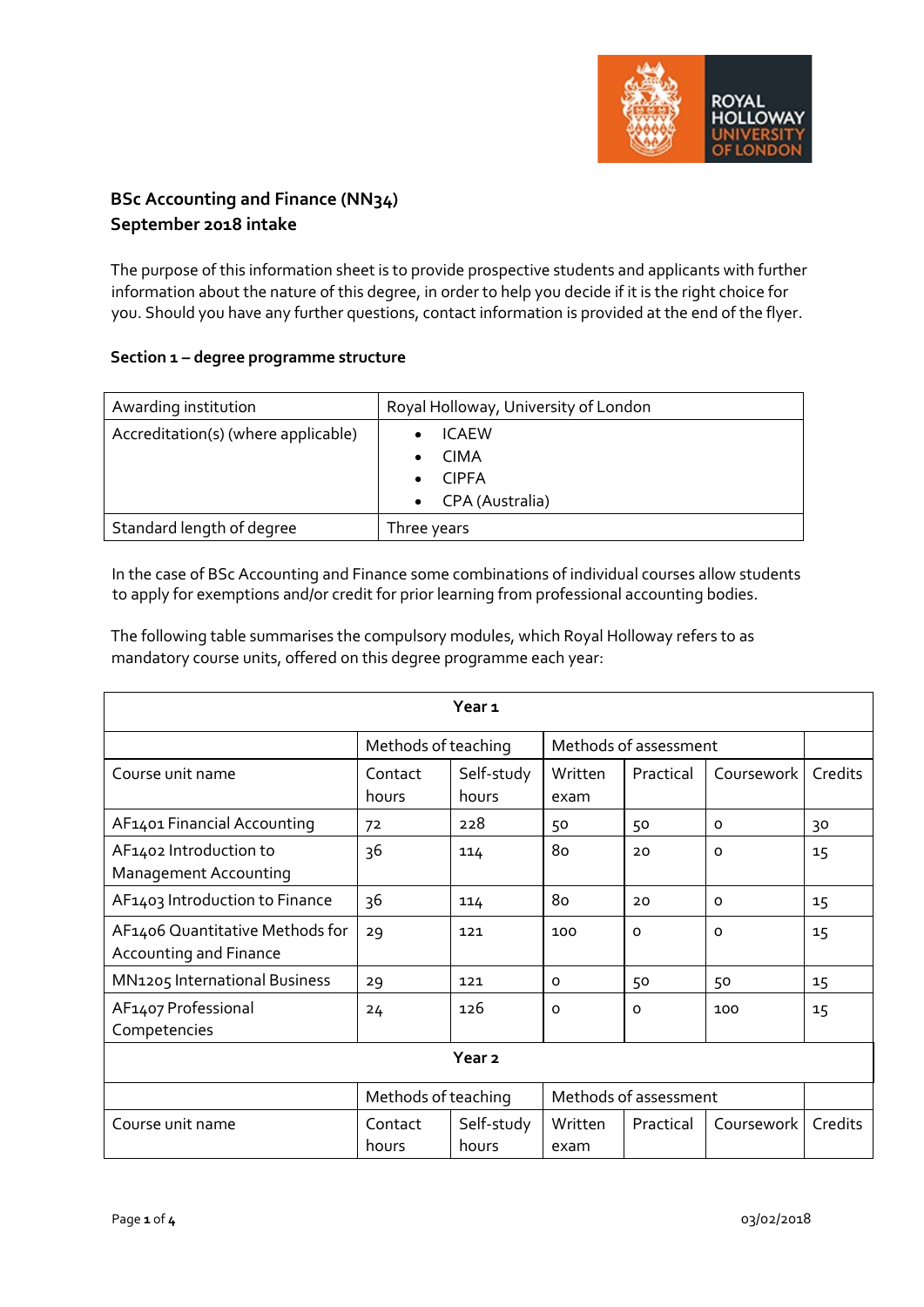

| AF2401 Financial Reporting                                                | 36                  | 114                 | 70                    | $\mathsf{o}$ | 30         | 15      |
|---------------------------------------------------------------------------|---------------------|---------------------|-----------------------|--------------|------------|---------|
| AF2402 Management Accounting<br>for<br>Performance and Decision<br>Making | 36                  | 114                 | 70                    | 30           | $\Omega$   | 15      |
| AF2403 Corporate Finance                                                  | 38                  | 112                 | 70                    | $\mathsf{o}$ | 30         | 15      |
| MN2205 Strategic Management                                               | 29                  | 121                 | 0                     | 50           | 50         | 15      |
| MN2425 Managerial Economics                                               | 29                  | 121                 | 75                    | 5            | 20         | 15      |
| MN2545 Business Information<br>Systems for Accounting and<br>Finance      | 30                  | 120                 | 70                    | $\circ$      | 30         | 15      |
| Year <sub>3</sub>                                                         |                     |                     |                       |              |            |         |
|                                                                           | Methods of teaching |                     | Methods of assessment |              |            |         |
| Course unit name                                                          | Contact<br>hours    | Self-study<br>hours | Written<br>exam       | Practical    | Coursework | Credits |
| AF3401 Advanced Financial<br>Reporting                                    | 38                  | 112                 | 70                    | $\circ$      | 30         | 15      |
|                                                                           |                     |                     |                       |              |            |         |
| AF3402 Management Accounting<br>for<br><b>Strategic Analysis</b>          | 38                  | 112                 | 70                    | $\mathsf{o}$ | 30         | 15      |
| AF3403 Investment Management                                              | 38                  | 112                 | 70                    | $\mathsf{o}$ | 30         | 15      |

In addition to these mandatory course units, there will be a number of optional course units available during the course of your degree. The following table lists a selection of optional course units that are likely to be available. Please note that although the College will keep changes to a minimum, new units may be offered or existing units may be withdrawn, for example, in response to a change in staff. You will be informed if any significant changes need to be made.

| Year 1                            | Year 2                       | Year $\overline{3}$              |
|-----------------------------------|------------------------------|----------------------------------|
| AF1404 Business Law               | AF2404 Audit and Assurance   | AF3405 Communication and         |
|                                   |                              | Impression Management in         |
|                                   |                              | Accounting                       |
| MN1125 Economic and Social        | AF2406 Principles of UK      | AF3406 Taxation: Economics,      |
| <b>Foundations of Sustainable</b> | Taxation                     | Policy and Practice              |
| Organisations                     |                              |                                  |
| MN <sub>1305</sub> Markets and    | MN2305 Marketing Strategy in | MN <sub>3045</sub> International |
| Consumption                       | Context                      | <b>Financial Reporting</b>       |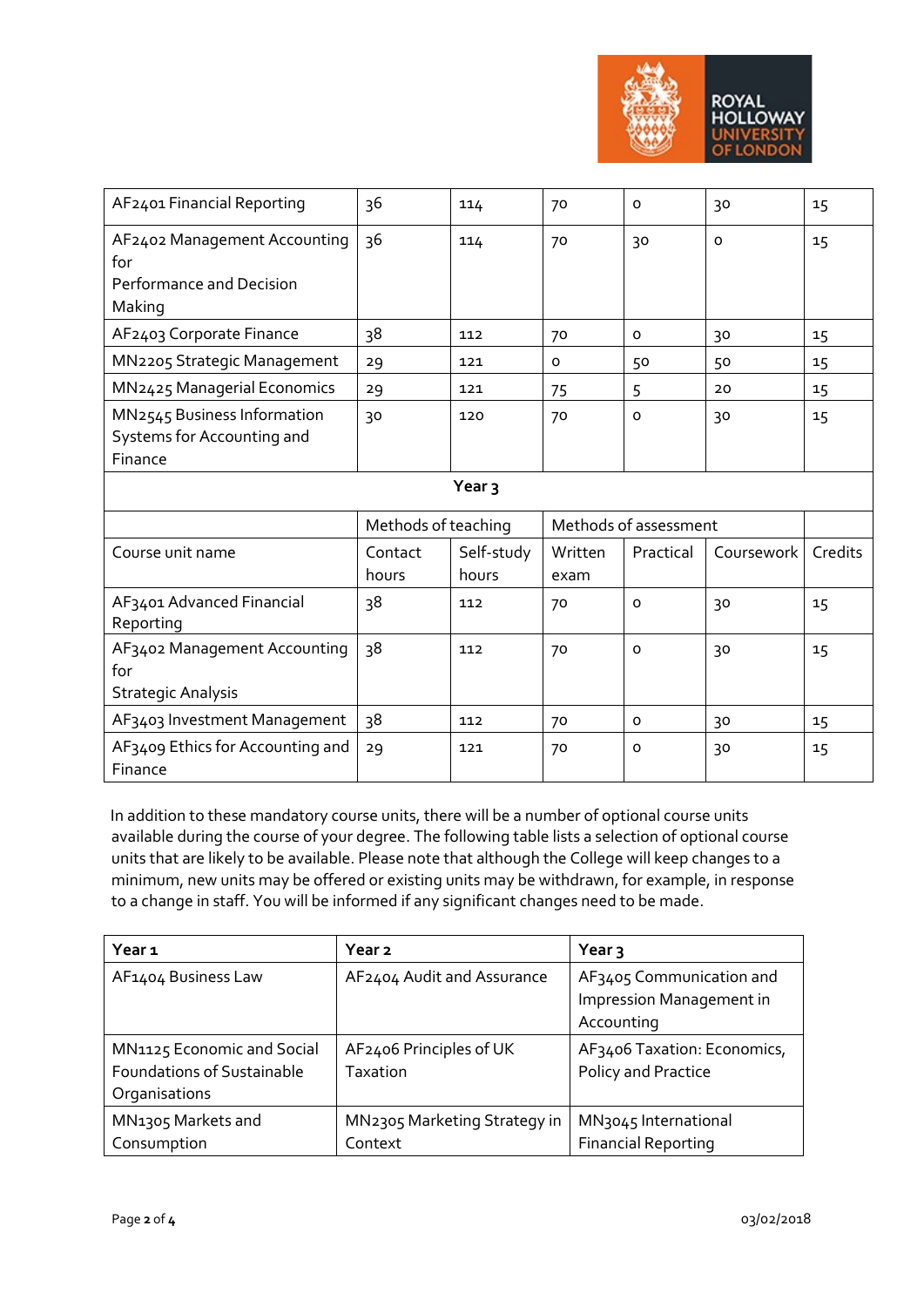

| MN2325 Digital Marketing                   | AF3410 Contemporary issues<br>in Accounting and Finance |
|--------------------------------------------|---------------------------------------------------------|
| MN2505 Operations<br>Management            | MN3311 Dissertation                                     |
| MN3145 Multinational<br>Enterprise         | MN3325 Global Marketing                                 |
| MN2165 The Global Economy                  | MN3455 Advertising and<br>Promotions                    |
| MN2615 Fundamentals of<br>Entrepreneurship | MN3545 Project Management                               |
|                                            | MN3515 Business Data<br>Analytics                       |
|                                            | BI5501 Enterprise Systems<br>Management                 |
|                                            | MN3205 Emerging Markets                                 |
|                                            | MN3215 Asia Pacific Business                            |
|                                            | MN3225 European Business                                |
|                                            | MN3725 Corporate<br>Governance                          |
|                                            | MN5562 Corporate<br>Entrepreneurship                    |

As part of your degree programme you may be required to complete a course to develop your study skills, for example a course in academic writing skills. Courses such as these often do not carry credit but passing the course may be a requirement to progress to the next year of study.

#### **Section 2 – degree programme costs**

| H/EU tuition fee 2018/19*         | £9,250           |
|-----------------------------------|------------------|
| Overseas tuition fee<br>2018/19** | £17,500          |
| Other essential costs             | No further costs |

\*The fees shown are for the 2017/18 academic year and are for reference purposes only. Current information available (October 2017) means that we expect the tuition fee for UK and EU undergraduates starting their degrees in 2018 to be £9,250. The UK Government has also announced that EU students starting an undergraduate or postgraduate taught degree in 2018/19 will pay the same level of fee as a UK student for the duration of their degree.

\*\* Fees for international students may increase year-on-year in line with the rate of inflation. Royal Holloway's policy is that any increases in fees will not exceed 5% for continuing students. There is a different tuition fee for a year spent abroad or working in industry. For further information on tuition fees please se[e Royal Holloway's Terms & Conditions.](https://www.royalholloway.ac.uk/studyhere/undergraduate/applying/admissionspolicy.aspx)